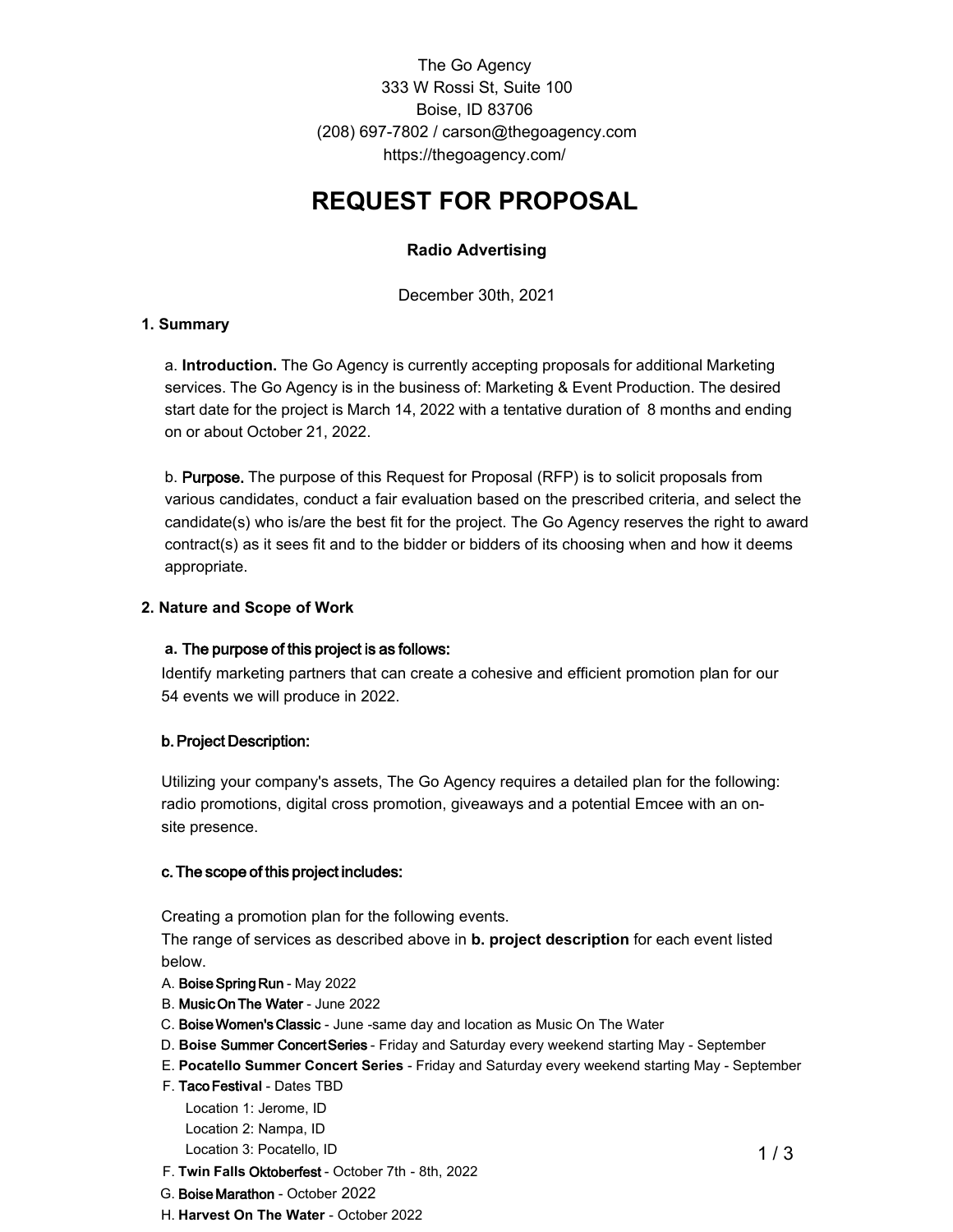## **2. Selection Criteria**

All offer submissions that meet the requirements of this RFP and are submitted by the deadline will be considered based upon the materials provided. The following criteria will be used for selecting the winning bid(s):

- a. Use of correct format
- b. The proposal's ability and likelihood of achieving the desired outcome of the project
- c. Past performance of bidder's similar services
- d. The experience and expertise of the bidder's management and staff
- e. The proposed budgeted costs of the project.

The Go Agency reserves the right to suspend or terminate acceptance of proposals at any time as it sees fit, for any reason, without notice or obligation to any bidder.

#### **4. Bidder Qualifications**

Bidders should provide the following items as part of their proposal for consideration:

- a. Description of relevant experience
- b. List, title, and employment status of your organization's management and employees
- c. References, testimonials, or samples of your work (as applicable)
- d. Resources you will assign to this project (number, title, experience)
- e. Full plan of action
- f. Timeframe for project completion
- g. Project management methods and details

**5. Required Format.** The proposal should be in the following format and address, in detail, the needs and requirements of the proposed project.

a. Contact Information. Provide the name, title, phone number, and email for the best contact for follow up questions and/or to notify of bid status.

b. Summary & Qualifications. Use this section to introduce yourself, your company, and provide information on your relevant experience and qualifications.

c. Methods and Plan. Describe your methodology and capabilities for meeting project deliverables and detail your plan of action for executing and completing this project. Include a detailed milestone timeline in this section.

d. Expectations and Results. Explain your expectations for the project and summarize the results you anticipate achieving. Include a summary of your anticipated timeline for completion in this section.

e. Management and Staff. List all applicable personnel that would be involved with this project, along with their titles, roles, and qualifications. Include the estimated costs associated with this personnel in this section.

f. Communications. Provide a communication plan for how you intend to communicate internally and with project managers to ensure progress and completion of the project.

g. Equipment and Resources. List all necessary equipment and associated costs. Include